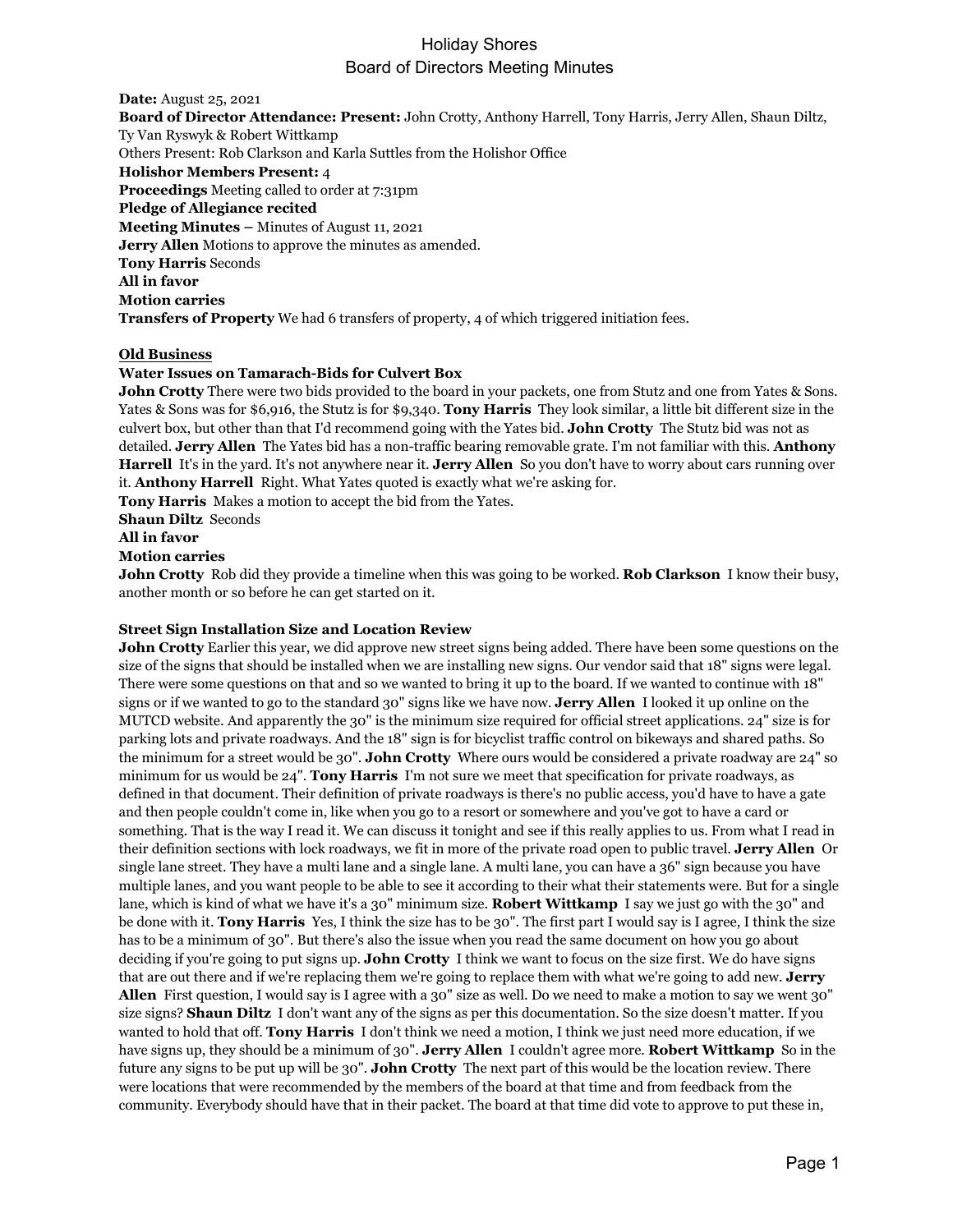we began to put them in, some are installed. But then we came into this question on size of stop signs and other things that's held up the progress. So this is an opportunity to discuss if these locations are all needed and if not why? **Tony Harris** I think more than that, it goes back to the document, which I think governs us. You know, it's a federal state guideline so it's been approved by our state and approved by the federal government. I think it says it has had like nine revisions. So it's been a long-time developed document by engineers who study this, look at traffic patterns and come to figure out how this process should work. And everywhere in the document, if you're going to put up signs, says you should have an engineering study by engineers, then it gives guidance on what they should look for. When we had the discussions before, pretty much all of our discussions were all based on our opinion, my opinion, everybody else's opinion. What we thought we should have? We had a letter from the sheriff's department, but it obviously conflicts with what the rules are for the state. And I think we need to look at this and go by this is my first point. So I think we really need to follow what the document says. The questionable part then is are we a private road, it's not open or subject to this, or are we a private road open to public travel. Basically go with a uniform Vehicle Code. It says that a driver vehicle approaching an intersection my shield the right way to any vehicle or pedestrian already in the intersection. I think part of the fallacy in the belief is that if there's no stop sign, or no yield sign, you can just blow through an intersection, you can't, the rules of the road, when you go take your driver's test, is you have to be prepared to stop when you come to that and if there's nobody coming, obviously, then you can go on through it. But if there's other people at the intersection, then there's rules that govern who gets to go, and that kind of stuff. So the belief that you can just keep going if there's no stop sign is not true. Just to reread what Shawn was reading, that the driver of the vehicle approaching in their section must yield the right of way to any vehicle or pedestrian already an intersection, when two vehicles approach an intersection from different streets or highways and approximately the same time, the right of way rule requires the driver of the vehicle to the left to yield the right of way to the vehicle on the right. It goes down to give you guidance, the engineering judgment that should be used the following factors should be considered. The traffic number, an angle of the approaches, approach speeds, the sight distance available. The decision of yield or stop signs should be used if one or more of the following conditions exist. In addition, the use of yield or stop signs should be considered at the intersection of two minor streets or local roads, where the intersection has three or more approaches, and one or more of the following conditions exist. It's 2000 units per day. So you'd have to have 2000 cars going through an intersection, if you have that you might need a stop sign or yield sign. The ability to see conflicting traffic on an approach is not sufficient to allow the user to stop. So if you didn't have a clear line of sight, you had bushes, and you couldn't see somebody coming, then you might need to stop to notify the person to stop so you can look and see. And then crash records, if you've had five or more crashes that involve the failure to yield the right of way in a three-year period, or three or more crashes within a twoyear period. And to my knowledge we don't have any detail of any crashes. So I would say if you're able to see the intersection, then you really don't need stop signs according to the guidance that's in here. And if we did, we should have an engineer that is schooled in traffic studies come out, watch the stuff, see what they think and then give us based on their engineering judgment and their training and their knowledge, do we need a stop sign? So I would say the ones we approved last January, we should take back out because we didn't do it based on the rules that govern putting in yield and stop signs, we just did it, based on our own thought and myself included, because I didn't have this data. **Anthony Harrell** We discussed the rules of the road when we were talking about putting the signs that if 2 cars approach the person on the right as the right of way. But the argument by the board was if we can prevent one accident, then we've accomplished something. And that's how it was voted on. **Shaun Diltz** Based on the research I've done is here, I could pull up some quotes. We pan stop signs as traffic calming measure, they don't do a lot for speeding, because there's tendency for drivers to make up for lost time. This can lead to increased speed, midblock and cause safety issues. This is just one of many books that I've read. Granted, I was looking for stuff just like this through traffic calming measures and engineering studies. But essentially, you're going to get a majority of people that won't stop at the stop sign because they're not going to meet another person at the right of way. Because we don't fall into the warrant analysis done by the MTUCD. So they're going to either ignore it go through it, or if they do stop, they're going to make up for lost time after that. So yes, I agree with what you said, Anthony, it would be worth it if we could prevent one accident, but what the data shows and what I've been saying is it will increase accidents. **Anthony Harrell** That's not what I said. That was what the argument was. **Jerry Allen** But also part of the argument was that we're not really after the speeding, we're trying to control the intersection, people know that the vehicle on the right has the right of way when you come to an intersection. But the other argument we were talking about at the time, was the fact that we have so many of these golf carts and ATVs out here driving on the roads with kids driving them that if some child was driving a golf cart made a right hand turn onto a street and got hit with a car, that family that has that injured child would be looking for reasons to come to the Association and say why didn't you have a stop sign there. **Shaun Diltz** I think you could sight that there's not 2000 or more units a day at that intersection. **Jerry Allen** I don't think it was speeding we were after, mainly was more like risk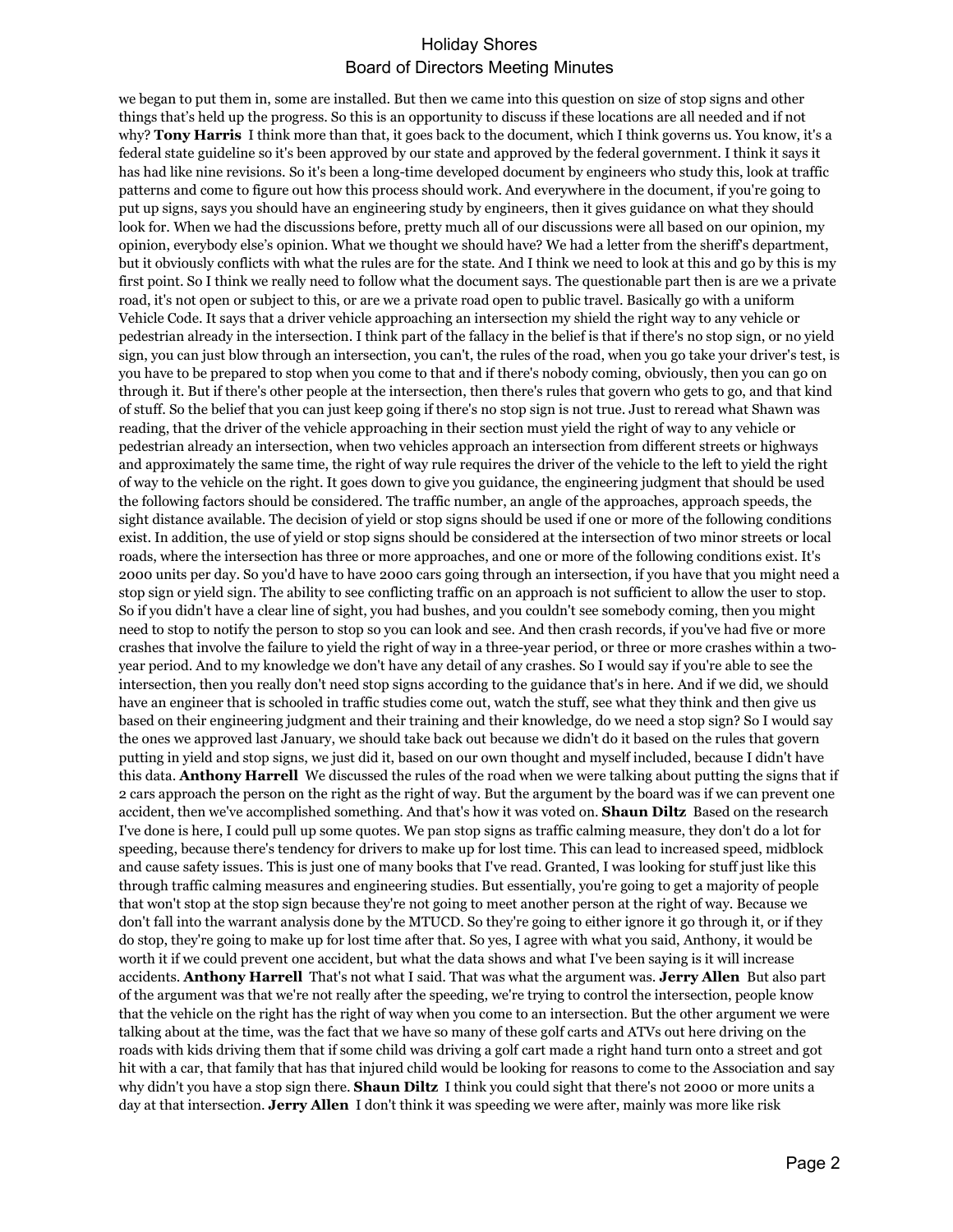mitigation. **Shaun Diltz** This is a right of way issue. That's what it's saying right here. **Anthony Harrell** Also, if it's someone under 16, without a driver's license, they're not allowed to be on the golf cart anyway, per our rules. **Tony Harris** And I think that goes back into visibility, if you're the person in the car driving, and you can see that golf cart approaching and you should be driving defensively and slowing down in case the other person doesn't do what they're supposed to and also stop. **Shaun Diltz** And if there isn't a view to see that other person then that would probably be one of the places where the stop sign should exist. **Jerry Allen** It also says on this what you guys are reading is from the section 2B.404 right away at intersections. Under bullet # three, Tony was reading the first two but the third one, the A B and C, it says it should be used at an intersection if one or more of the following conditions exist. And under C it says, non-signalized intersection in the signalized area. And the area that we're talking about that's on this sheet, have all signals in there already. They're already stop signs and yield signs, but not at every corner. What other subdivision do you go into that doesn't have stop signs at every street corner. Conversation ensues. **Shaun Diltz** I would like to know how many accidents we've had at intersections, because of right of away in the last 20 years out here. **Jerry Allen** So I can tell you that one intersection that's on here I've seen, I've almost got hit twice myself. And I saw one that was really a T-bone accident, it was on Barbados and Tartuga. It was a four-way intersection with no signs on any of those four sides. Now we have two stop signs on the Tartuga sides to slow those people down. It's not about speeding, it's about accidents happen at those intersections that aren't clearly marked. Now you don't have to have a four way stop at a four-way intersection but stopping at least two directions so they know they have to stop versus the other two without having to stop. **Shaun Diltz** I understand what the example you gave as far as a signalized area and a non-signalized area. That was un signalized all together. There was no signals there. **Jerry Allen** But in the area there's yield signs and there's other stop signs. That's what I am talking about a signalized area. **Shaun Diltz** In general, I guess we would have to come to a consensus on what that means. Based on the IDOT traffic counts, Moro Road and St. James sees on average 3000 units a day. So that would be one that would be justified for a stop sign. **Anthony Harrell** Do they provide a definition for signalized area. **Shaun Diltz** Technically, you would have a signal out here. But I don't know if that would mean just two blocks down the road it needs another one because there's one near. **Tony Harris** But even then to make that determination, it still says engineering judgment should be used to establish intersection control. The engineering people should consider those standards are those factors. We should still have an engineering study done. **Jerry Allen** I don't disagree with that at all. **Tony Harris** I'm saying until we do that though we shouldn't be putting up stop signs. If we want it, we need to pay for an engineering study and have them look at our intersections, or the ones where we want to signs put in. Do the studies with somebody that's got more knowledge than we do that's trained in that and get their determination, do we need signs. **Anthony Harrell** One of the other points to I remember when we were arguing, because we considered yield signs and one of the arguments for the stop signs was that Madison County was out here and they can't enforce a yield sign, but they can enforce a stop sign. **Jerry Allen** It gives them more leverage when they have a stop sign versus a yield sign to enforce the rule for writing tickets. **Robert Wittkamp** I can tell you for Key Largo and Caribbean where there was just three put up. I've set out there, I'm not too far from it and I still see people still blow right through them. I'm afraid that, like I've told every new driver that I know, that it's a false sense of security is what has been built there now. **Jerry Allen**  Any stop sign you pull up to can be dangerous. **Robert Wittkamp** I agree. But since these are new stop signs, I told the newer driver that listen just because there is stop signs there now doesn't mean that they're going to stop. **Shaun Diltz** I think you should do that with every stop sign out here because none of them are necessary. People blow through them all the time. Today, literally was the first time I've met someone at that intersection, and it was you coming here, and I laughed. **Robert Wittkamp** So if the issue is not to have stop signs because they're not needed, because people should be following the rules of the road but with the stops signs they're not following it, we can't expect them to follow it without so then we have a bigger problem with people not following the rules of road out here. **Tony Harris** That's the bigger problem. It creates a situation where you believe somebody is going to stop because there's a stop sign. You're going to be more cautious if there's no stop signs, you're going to look better. **Jerry Allen** But actually, if somebody pulled out at that stop sign and then they ran a stop sign, who's at fault? It's the one who ran the stop sign. **Shaun Diltz** There's going to be someone at fault. There was someone that got to the intersection first, someone had the right of way. **Robert Wittkamp** What about possibly putting the stop signs on pause, anything else we have planned, put that on pause. Figure out if we want to have an actual engineer come out and decide. We should have spots picked out that are problematic verses whoever would like to say, well, I like to have a stop sign here for whatever reason. I think we should probably look at it more like that. **Shaun Diltz** I think it'd be worth just getting the whole community done. It's 20 miles of road. I don't know how much that would cost but there's already some data IDOT for numbers. **Ty Van Ryswyk** So you're saying get an engineering and look at every intersection? That might be expensive. I would say you pick out two, you're two worst ones and try to keep the price down that we're paying an engineer. And frankly, I don't even know if he would have to look at them, because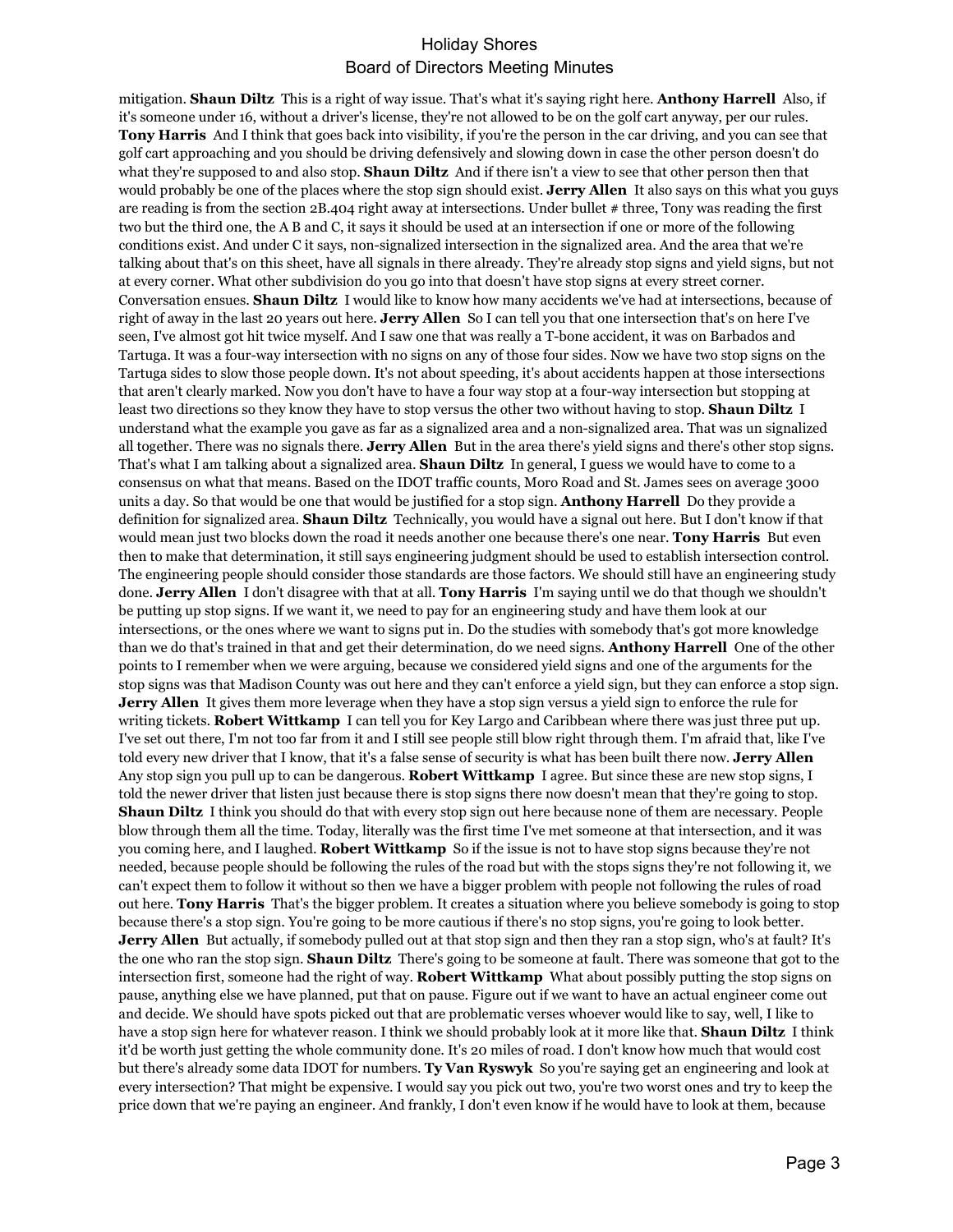you might be able to give him how many people live out here, this that and everything else, he sits down and does the math on his desk and says you don't need them or you got to get him right now. Maybe they do need to come out and put the little thing across the street and get a count, I'm not saying they don't. **Shaun Diltz** I would I think it would be mostly view analysis, line of sight. **Ty Van Ryswyk** But again, I would still pick out you're two that you think are the worst with the view or the busiest intersection and have them count the traffic. And if he says you didn't even come close at this intersection, then that answers your question on the rest of them. I'm just saying an initial instead of saying hey, go look at 30 or 40 or 10 intersections, let's look at two. If you do those initial two, if he says yes, then you go back and we need to go deeper into this. If he says no then then you're done. **Mike Parker (975)** My brother actually works for an engineering firm and does this for a living. The way they do that is actually set a person in their car with basically a remote control. And they'll tell every which way every car is going at what time. Or if it's a busier intersection, that's when they lay those strips out. And they'll do that calculation through the days. But it is a pretty costly thing to have done. **Tony Harris** Do you think maybe he would be willing to come to a board meeting and talk to us about the process? Ask him to come to the meeting and give us some information on how it works and see if his firm could give us a quote to do it so we know what the cost is, and we can decide how we want to proceed. Have him contact Rob Clarkson.

**Tony Harris** Makes a motion to propose to table the issue of stop sign installation until we talk to that other individual and get some further information.

**Anthony Harrell** Seconds **All in favor Motion carries**

### **Restaurant Update**

**John Crotty** The restaurant owners are still working on the zoning to be zoned for a liquor license downstairs still. They were not on the agenda for the last Madison County board meeting and that's the only time they can get that finalized. So unfortunately, the next meeting is not until September 14, because it's only once a month. So September 14, they will go in to hopefully at that time get on the agenda and get approval for the zoning. And then they can get their liquor license. At this point, they would be at minimum probably the first of October for they'd be able to open. So last couple of weeks ago we did approve to extend the first payment for rent to September 1. As they will still not be opened I will look to entertain a motion to potentially move their first date of rent out further if the board thinks that's appropriate.

**Tony Harris** Makes a motion to push their first payment of rent until October 1. That's what they're hoping for. **Shaun Diltz** Seconds

**All in favor Motion carries**

### **Code Enforcement Office/Public Safety Discussion**

**John Crotty** Two meetings ago, we discussed a proposal for a code enforcement officer. That would reduce the amount of time we have public safety or amount of public safety to focus mostly on lake patrol. This code enforcement officer would be focused on enforcing the codes of the bylaws and covenants, as well as building permits and overseeing lake patrol, being part of lake patrol, scheduling and training the lake patrol. Anybody have any feedback from anyone they've heard so far since we proposed this? **John Crotty** I know we've talked about putting something on Facebook encouraging the members to come here and voice their opinion. I did send you guys a pre-draft copy, but you would have just got it today. **Ty Van Ryswyk** I thought was written fine, it covered the basis of it. **John Crotty** Well, I would ask that the board take a look at that and give some feedback. If it goes well maybe by early next week we get the office to post it on Facebook. **Tony Harris** How long do we want to delay getting a person in. **Anthony Harrell** What about the financial aspects, the salary for this person and versus what we currently have. Have we even looked at that yet? **Tony Harris** We don't have a range yet, but we should be covered looking at what we pay our other employees and the ranges. I was actually going to bring this up in an executive session. We are covered in the budget. **John Crotty** Right now the communication was that I put together was to have it on the agenda through the month of September so that would give us two more meetings for people to come voice their opinion. They now have it in The Holiday Times as well as this meeting, and then we'll have it on the Facebook. So it'll give them two means to come in and voice their opinion before we make a decision. **Ty Van Ryswyk** I would say put it on there as soon as possible, just so people see it and can come up here. Because I want to move along as well but we have to give them some notice. **Tony Harris** Rob, what does this do to you from getting stuff done? It know road seasons coming out and things. Does this affect your ability to get anything done? **Rob Clarkson** Honestly, I probably wouldn't be filling that position until the beginning of the year. I've got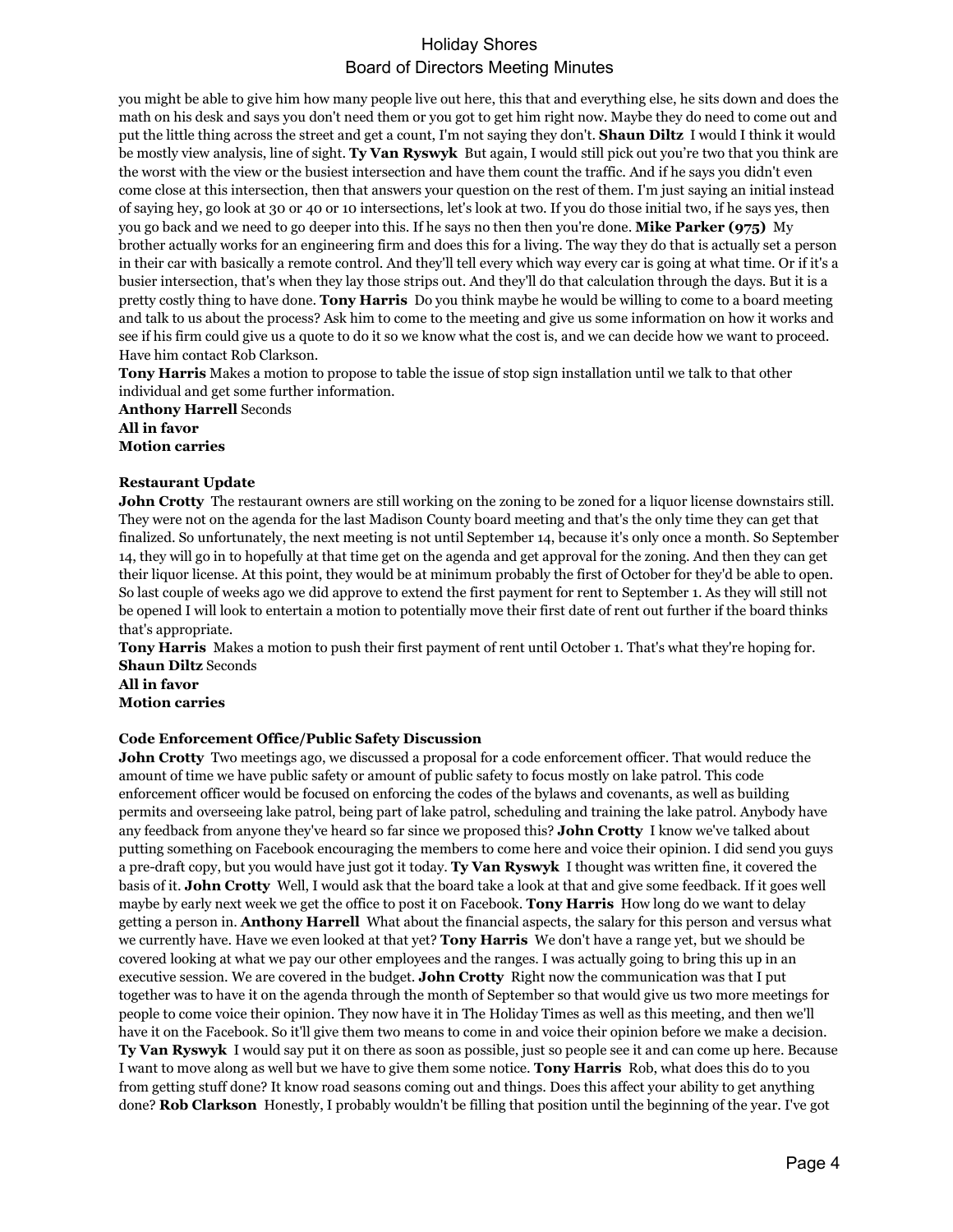that much to clean up prior to it. **Jerry Allen** I think it'd be good to look at what our general manager's job description and this job description and see how we can parse those out where there's truly separate roles and responsibilities based on what's been proposed from by Rob from the job description for the code enforcement officer. **Jerry Theodore (1346)** Somewhere around here, there should be job descriptions written if you get serious about this you might want to write a job description before too much longer on this or at least I recommend you do. **John Crotty** Thank you. If you can by the weekend, take a look at what I sent you. Same with Rob, if you've got any feedback, and we can get it on Facebook and on the website. And we'll keep it on the agenda for the next few meetings. If you're out, solicit some feedback so we can make sure we're in line with what the members want.

## **New Business**

### **Tennis Courts**

**Shaun Diltz** I just wanted to bring it up as far as I think that's due up for resurfacing. A couple members had approached me if this would be an opportunity to readjust half of one of the tennis courts and do two to four pickleball courts. We have a lot of pickleball players up here in order to get more people playing at the same time. So I told them I'd bring that up. I asked for a letter, I haven't gotten it yet. But I did want to mention it in the meeting so maybe the community will have some feedback on that. I know there's lots of tennis players but there's lots of pickleball players up here too. **Anthony Harrell** Didn't we get proposals for resurfacing that a couple years ago. **Shaun Diltz** I don't know. **Rob Clarkson** We did. We are underfunded for it, and it has nothing to do with pickleball, it was just simply repairing and resealing the existing courts. **Anthony Harrell** Well that's where they play the pickleball right on the tennis courts? **Shaun Diltz** Restructure one side of the net, on one side where you have a tennis court, switching it around putting two to four pickleball nets up. **Mike Parker (975)** When I was on the board, a gentleman came in here and the reason that's painted is because they paid for the pickleball lines to be painted. So I don't know if he's still involved in that or not. They funded that, they paid for it, not the Association. **Shaun Diltz** Well, maybe he'll read this and come up here. **John Crotty** Is there a way to have a court that can convert from a couple pickleball courts back to a tennis court? **Ty Van Ryswyk** You'd be relying on people to take down and put up nets. **Shaun Diltz** The nets aren't hugely different. I brought it up to some of the people, there were about eight of them on Monday nights up here. And a couple things they did bring up was the net size would be phenomenal, then they could put more people on there for pickleball and not feel like they're kicking a tennis player off the court. To they mentioned putting the wind block on the fence off the lake, because if you get a good south wind apparently you can't play pickleball because it flies away. And other courts apparently have that wind block. But I reached out to people that I've seen playing pickleball up here. But I also don't want 40 tennis players up here screaming. So it was just something to bring up to the community. **Tony Harris** We should probably draft something up and put it on the website and on Facebook to see what the interest is. **Shaun Diltz** I can do that. **Anthony Harrell** So regarding that proposals that we got prior to resurfacing the tennis courts. **Rob Clarkson**  There's only one company that ever answered us. **Shaun Diltz** And how far off are you? **Rob Clarkson** I'm going to guess that it was like \$7 or \$8,000. **Anthony Harrell** So this year we have some additional overages. So something we could consider doing this year. **Tony Harris** We probably need to decide on, if we're going to do the pickleball adjustment before we resurface so we can stripe it accordingly. **John Crotty** Okay, so Shaun will draw us up something for us to review and put out there to the community.

### **Graduation Signs**

**Shaun Diltz** So there was an incident earlier in the year about someone pulling a graduation sign out of the ground because it was against the rules. So last year we gave a variance to say, and I got the meeting minutes up right now. There's something I have thought about, this is Dave Decker talking, over the weekend. Technically, they are against our rules, graduation signs that is, I'd like to recommend to the board to approve a variance for those for a period of time. And he just said to the end of June, that was just a one-time thing. I didn't know if we wanted to think about, I don't have anything written up just making that a full-time thing. 30 days after you graduate, you can have your sign up and even maybe extend that to military people that have come home from deployment. **Tony Harris** Personally I wouldn't be opposed to either one, but we just need to draft the language because it would be a rule change. **Ty Van Ryswyk** I would say you'd want to word it to where they can have the signup 30 days before and after. **Shaun Diltz** I'll send you the wording. So we're all in agreement that this is something we're worth doing.

### **Correspondence**

### **Brent Robbs (1360, 475)**

And so I basically wrote a letter just because I knew that 1359 was requesting a variance of the property line. The owner built a dock that exceeds the property line per the survey. And I don't think there's really any reason that it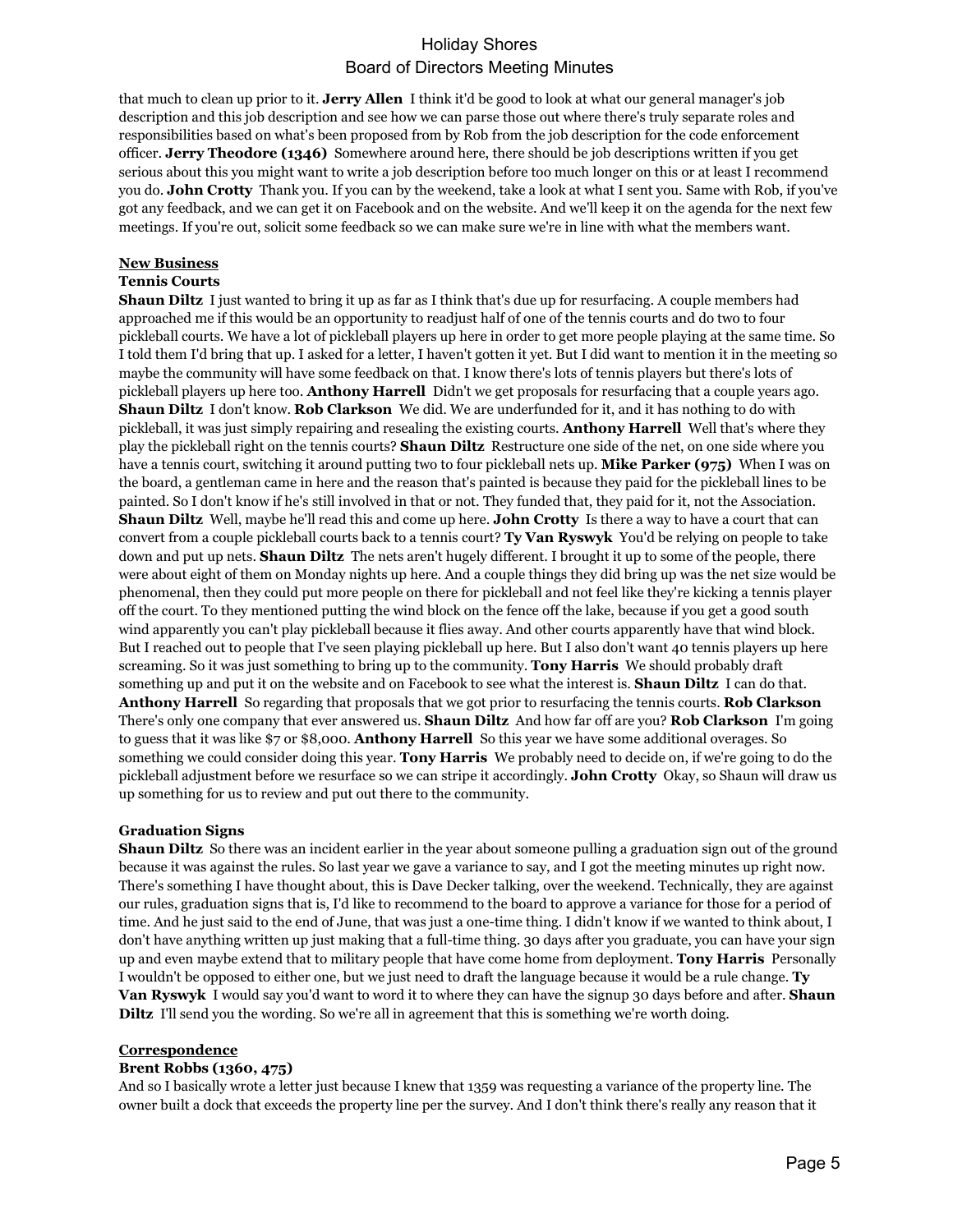should be allowed the variance. I've had some issues with the neighbor, which is why I am an owner of two properties out here now instead of just one. So I could stand up here and give you all sorts of reasons why. But I think based off of what the bylaws and building rules state, there's really no reason that a variance should be granted. **Jerry Allen** So you had your property professionally certified? **Brent Robbs (1360, 475)** Yes. It was surveyed by Larry Stalhut. **Jerry Allen** When you bought property did you notice any other stakes in the yard between you and 1359? **Brent Robbs (1360, 475)** No, there were no stakes, okay. And there was no survey done at the time of purchase. The purchase was done without real estate agents, etc. and kind of going off of good faith of where I was told the property line was, and there's a tree next to the water. But then there's a seawall that extended well beyond it, which gave me pretty good idea that probably wasn't actually the property line. I purchased the property September 15, I believe of last year, and I had come to one of the building committee meetings like maybe first of October, early October, because my plan was during drawdown to build the dock. But I just purchased a house so was waiting a little bit closer into the spring, or later in the drawdown to start my dock project. And in the meantime, 1359 dismantled what they had as a dock, and then built something that I don't think really should have been approved from the beginning. Because it's the type of dock where you have to enter from the side. So if I built a dock at all, at 1360, the dock as built for 1359, at least that portion, that slip is inaccessible. Right now that dock is four and a half feet over the property line. And my understanding of the rules is it shouldn't be within five feet of the property line. But even if it were in accordance with the rules, if I built a dock within five feet of the property line as I'm allowed to do, even with him being off the line, it wouldn't work. So I mean, I get the reason why he did it, because you've got the 20 feet into the water rule. But I think that it may be a bigger concern long term as to how do you address the permit building permit rules for building docks. And I would guess this is probably going to come up more times if it hasn't already. I don't know. **John Crotty** Is there something specific from the board you're looking for today. **Brent Robbs (1360, 475)** I just wanted to make sure that it was documented that I don't think that a variance should be granted for 1359. And I think that you know, as I wrote I'm not sure if you've read it or not, but I have encouraged to make sure to enforce the rules to the fullest extent because I don't think it was done by accident. **Tony Harris** It looks like from some of the document papers that we had, the permit was approved back in 2018. But nothing was built, it sounds like on 1359 until later, there was no extensions asked for or granted, so at the time, their permit would have been invalid, so my understanding of the rules, he really built the dock without permit. And based on the information that Brent has provided if it's over the property line, they're going to have to remove it, you can't be in that five feet area. I guess you could have come and asked for a variance for a foot or two, but I don't know how you can ever be over the property line. So I think you should take it out and get your five-foot setback off the property line. I think we need to notify the homeowner. Is anyone here from 1359? So 1359 is not here to be able to ask them any questions. But I would say, I don't think we need a motion for this, I think we would have the office go ahead and approach them and start the process in our rules and covenants and building rules. **Anthony Harrell**  So basically, built a permit, built a dock with an invalid permit because the permit was expired. And the drawings that were on the permit were not followed. So we should start a 30-day notification to that particular homeowner, that the dock is out of compliance, and give them 30 days to correct it so that it is within the guidelines of at least the original permit. And if it's not removed in 30 days then we follow up with the fine structure until it is corrected. **Tony Harris** And the same information that Brent was saying, they could move it and be within the guidelines and be within their five feet and be valid, but they're still not going to be able to access it. But that's not our issue, the issue is to build one that way they do so at a risk that it is not going to be accessible. **Anthony Harrell** Correct. I agree **Brent Robbs (1360, 475)** So my other request that was in there, and it's not a huge deal, but my dock wasn't built and a big reason for that was I didn't feel comfortable starting my project as a result of what I saw happening next door. At some point, I'm probably going to build the dock there but it's not going to be anything according to what I drew up because I no longer live at that property, I rent it. So if the board sees fit, just refunding my permit money. **Anthony Harrell** I'd be fine with that. **Jerry Allen** Me too. **Ty Van Ryswyk** Agreed. **Tony Harris** Makes a motion to refund Brent's dock permit application fee. **Jerry Allen** Seconds **All in favor Motion carries**

### **Mark Dowdy (1359)**

**John Crotty** There was correspondence also from 1359 but they're not here. It pertains to the same situation. So any more discussion to be done on that at this time.

#### **Variance - Martin (32) Boat Length Limit**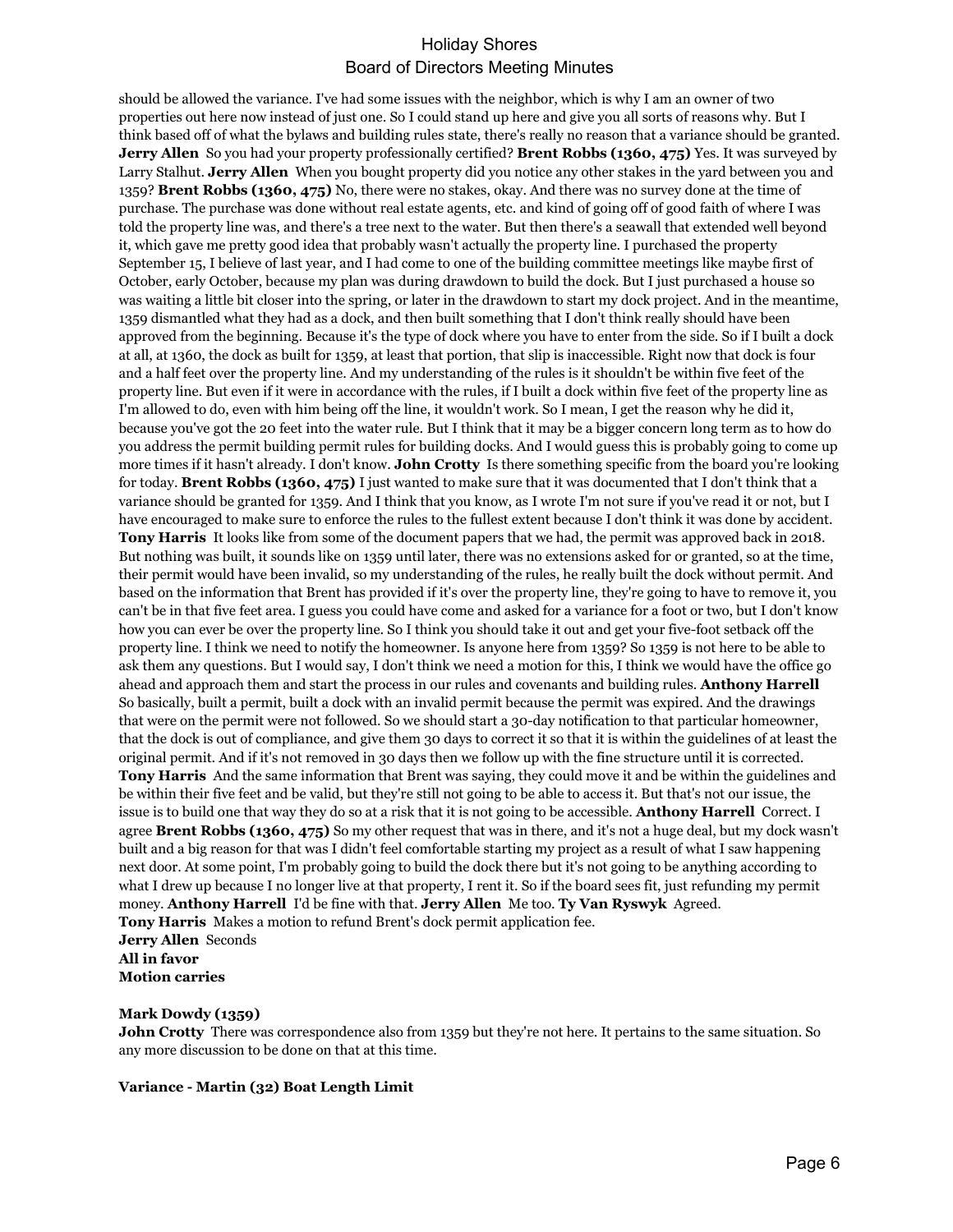**John Crotty** They're requesting to purchase a boat from 31 Shore Drive. The boat is 24 foot long. This boat has been used on Holiday Shores lake in previous years. According to the office notes, in 2019 this boat was registered on the lake and with a decal but based on the information provided it is a 24-foot boat and does not meet our requirements. **Tony Harris** What type of boat is it. **Rob Clarkson** It's an aluminum fishing boat. I believe the problem came in with the temporary registration where it was believed to have been a pontoon boat, and that's why it was allowed. **Tony Harris** So to me it really should never have had a decal in the first place. And based on some information we provided, we gave them one on the belief that this was a pontoon boat which can be that large. I would not give them a variance to continue to have it on the lake because it shouldn't have been on the lake to begin with. Had it been here earlier and meet the grandfather rule I wouldn't have a problem with it. But since they got it under, whether intentional or not, on information that wasn't accurate, I wouldn't continue that. That's just my opinion. **John Crotty** And I would think even if it was grandfathered in, if it's being sold to someone else, at that point, we probably wouldn't allow it. **Ty Van Ryswyk** Why was it not registered last year. **John Crotty** It wasn't registered this year either. **Anthony Harrell** So the last decal was 2019. **Ty Van Ryswyk** Well, that's when they bought the boat too, isn't it? They bought it in 19, brought it out here, got the decal but then didn't get it in 20 or 21. **Anthony Harrell** Correct. **Tony Harris** So either they weren't using it, using it illegally or not according to our rules. This is a total assumption but if they're selling it, maybe they didn't use it and they're going to sell it, but I don't know that for a fact. Given that it shouldn't have had a sticker to begin with I wouldn't perpetuate that. **Jerry Allen** I agree. I think it shouldn't be on the lake. **Shaun Diltz** Has this boat been sold? **Ty Van Ryswyk** Have the new purchasers bought it or are they waiting to see what our decision is. **John Crotty** It says purchasing. I will entertain a motion to accept the variance to allow them to register the boat for a current 2021 decal. **Variance fails for lack of motion**

### **Open Floor**

**Shaun Diltz** We have our fishing committee meeting next Wednesday, 7pm. It's been posted on Facebook and on the website. Fred Cronin is going to come with the shock report. **Jerry Allen** Where is the meeting going to take place at Shaun? **Shaun Diltz** Up here. We typically have it later, into September, October. Next year we're going to try to have it in April or May, as early as possible so the board and the fishing committee has more time to make decisions on stocking based on any overages, based on changes, based on fish availability, stuff that we've run into in the past. So this is a little earlier, trying to get it even earlier next year. I guess there was a question, we might be able to talk on this either. But there was allocated funds for stripers last year. I don't know if that was utilized or if that would fall into the overages for this year. **Anthony Harrell** I think it got pushed off. **Tony Harris** We're not counting right now on the overage, we're assuming that we're spending that money we're carrying over. **Shaun Diltz** That's what I meant. Okay, so I just want to double check on some numbers to present at that fishing committee meeting, so we can get together on that. A couple things Fred was going to bring, I told him to bring some information on the algae blooms that we've had out here. So he's going to bring information on that Rob, he pretty much said the same thing that Rob said that we have a little bit clearer of a lake out here then we have in the past and with all the nutrients that come from crops and lawns, we get those algae blooms. We've been lucky we haven't had a fish kill this year because we've had so much rain that it flushes that out once it blooms. He did say vegetation in the water would bring that down significantly. We wouldn't have those algae blooms as much because they would essentially eat up that nutrient **Anthony Harrell** You'd have to get the silt out to have vegetation though. **Shaun Diltz** Yes. **Rob Clarkson** In the areas that you already have the silt out of you could start that. **Shaun Diltz** We have American pondweed at the north pond, and I think there's still even some hydrilla so if we have the availability that should naturally seed down here anyways, it just doesn't because we don't have a good hard pan and if anything ever does take we got carp that'll suck it up to. Not grass carp just the common carp. Grass carp are dead. **Anthony Harrell** So the entrance on Holiday Point Parkway that was dug out last year and Turtle Cove where the residents dug out their own coves. **Shaun Diltz** I would say there's a possibility, but I would also say that there's so much silt in those two areas that it's probably sledged backward. And if they dug out five feet of silt there, there is probably three to four foot back in there. **Rob Clarkson** Back in Turtle Cove, they did a huge area. There's a big part in the back that the sludge is not going to get to. **Shaun Diltz** So one thing he will he'll bring up and we've brought this up in the past is the aquatic vegetation that we're used to seeing at Coffeen or Cedar Lake or Otter, most of that's evasive. So we don't want that. So he would stick to the native plants, which pondweed is one, lily pads. There's a handful of other ones. **Anthony Harrell** Lily pads, those kind of takeover to don't they. **Shaun Diltz** Yes, they are invasive so never mind, not those. **Anthony Harrell** So you're looking at more hydrilla. **Shaun Diltz** I think that's an Asian plant to. So there's a few, he'll bring up some more stuff for us to look at and if Turtle Cove hasn't silted back in then there might be an opportunity for us to look into getting some going back there. **Anthony Harrell** So the areas where the vegetation would help would be the areas where farm fields pour into the lake,